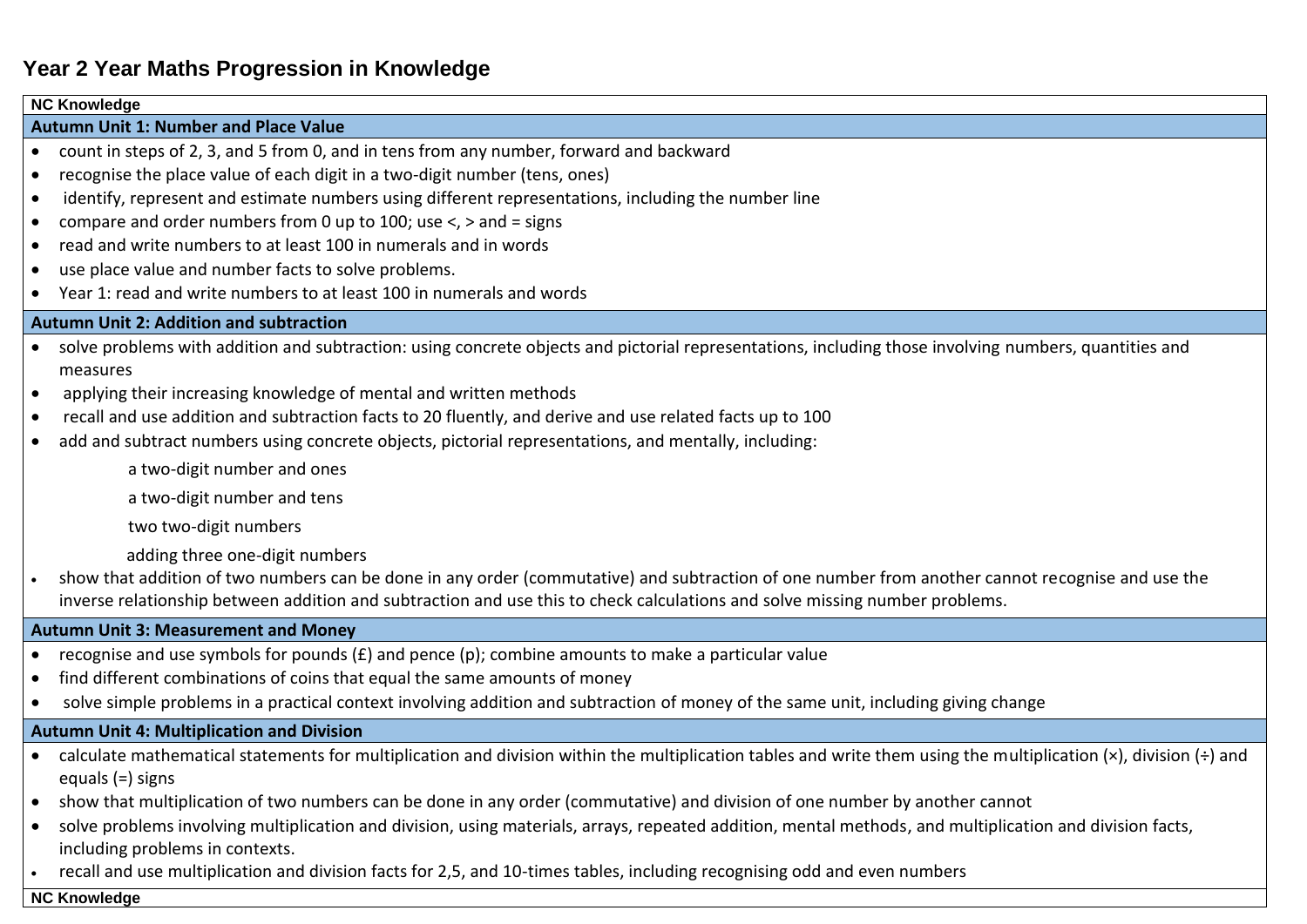#### **Spring 1: Multiplication and Division**

- recall and use multiplication and division facts for the 2, 5 and 10 multiplication tables, including recognising odd and even numbers
- calculate mathematical statements for multiplication and division within the multiplication tables and write them using the multiplication  $(x)$ , division  $(\div)$  and equals (=) signs
- show that multiplication of two numbers can be done in any order (commutative) and division of one number by another cannot
- solve problems involving multiplication and division, using materials, arrays, repeated addition, mental methods, and multiplication and division facts, including problems in contexts.

## **Spring 2: Number and Statistics**

- interpret and construct simple pictograms, tally charts, block diagrams and simple tables
- ask and answer simple questions by counting the number of objects in each category and sorting the categories by quantity
- ask and answer questions about totalling and comparing categorical data.

#### **Spring 3: Geometry: Property of shape**

- identify and describe the properties of 2-D shapes, including the number of sides and line symmetry in a vertical line
- identify and describe the properties of 3-D shapes, including the number of edges, vertices and faces
- identify 2-D shapes on the surface of 3-D shapes [for example, a circle on a cylinder and a triangle on a pyramid]
- Compare and sort common 2-D and 3-D shapes and everyday objects

#### **Spring 4: Fractions**

- recognise, find, name and write fractions  $\frac{1}{2}$ , 1/3, 2/4, and  $\frac{1}{4}$  of a length, shape, set of objects or quantity
- write simple fractions for example,  $\frac{1}{2}$  of 6 = 3 and recognise the equivalence of 2/4 and  $\frac{1}{2}$

#### **Spring 5: Length and Height**

- choose and use appropriate standard units to estimate and measure length/height in any direction (m/cm); using rulers, scales,
- compare and order lengths and record the results using  $>$ ,  $<$  and  $=$

#### **Summer 1: Geometry: Position and direction**

- order and arrange combinations of mathematical objects in patterns and sequences
- use mathematical vocabulary to describe position, direction and movement, including movement in a straight line and distinguishing between rotation as a turn and in terms of right angles for quarter, half and three-quarter turns (clockwise and anticlockwise).

### **Summer 2: Problem solving: Efficient methods**

 $\bullet$ 

## **Summer 3: Measurement: Time**

- compare and sequence intervals of time
- well and write the time to five minutes, including quarter past/to the hour and draw the hands on a clock face to show these times
- know the number of minutes in an hour and the number of hours in a day

#### **Summer 3: Measurement: Mass. Capacity and temperature**